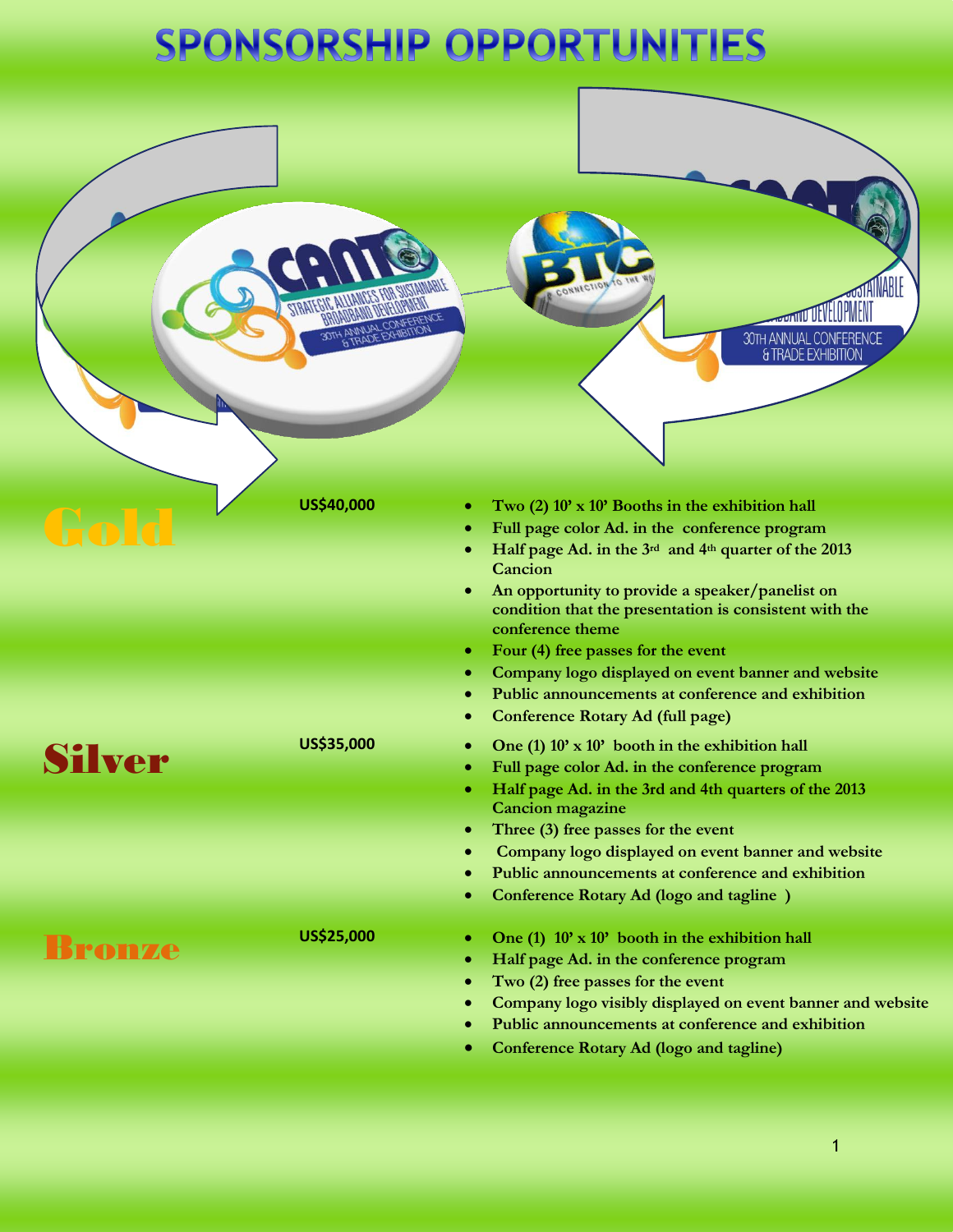| <b>CATEGORIES</b>                                | <b>AMOUNT</b>                  | <b>SPONSORSHIP BENEFITS</b>                                          |
|--------------------------------------------------|--------------------------------|----------------------------------------------------------------------|
| <b>Trending Zone (NEW)</b>                       | US\$15,000                     | Rotary Ad - Big Screen<br>٠                                          |
|                                                  |                                | $3 \times 8$ Banner                                                  |
|                                                  |                                | <b>Company tweets</b><br>۰                                           |
|                                                  |                                | Company logo visibly displayed on event banner and webpage<br>۰      |
| <b>Coffee Breaks (4)</b>                         | US\$10,000 (each)              | One (1) free pass<br>$\bullet$                                       |
|                                                  |                                | Company logo visibly displayed on event banner and webpage<br>٠      |
|                                                  |                                | Public announcements at the sponsored coffee break<br>$\bullet$      |
| <b>Monday Ministerial coffee</b><br><b>Break</b> | US\$15,000                     | Conference Rotary Ad (logo and tagline)                              |
| Lunches (3)                                      | <b>US\$25,000 (3 stations)</b> | Three (3) free passes<br>۰                                           |
|                                                  |                                | Full page Ad. in the conference program<br>۰                         |
|                                                  |                                | Company logo visibly displayed on event banner and<br>٠              |
|                                                  |                                | webpage                                                              |
|                                                  |                                | Public announcements at sponsored lunch<br>$\bullet$                 |
|                                                  |                                | Conference Rotary Ad (logo and tagline)<br>٠                         |
|                                                  |                                | One (1) free pass<br>٠                                               |
|                                                  |                                | Company logo visibly displayed on event banner and webpage<br>۰      |
|                                                  | <b>US\$10,000 (per</b>         | Public announcements at the sponsored lunch                          |
|                                                  | station)                       | <b>Conference Rotary Ad (logo)</b>                                   |
|                                                  |                                | Three (3) free passes<br>$\bullet$                                   |
| <b>Opening Ceremony</b>                          | US\$35,000                     | Full page Ad. in the conference program<br>٠                         |
| <b>Cocktails</b>                                 |                                | Ten minute presentation time<br>٠                                    |
|                                                  |                                | Company logo visibly displayed on event table tents and webpage<br>۰ |
|                                                  |                                | Public announcements at sponsored dinner<br>٠                        |
|                                                  |                                | <b>Conference Rotary Ad (logo and Tagline)</b><br>۰                  |
| <b>Monday</b>                                    | US\$35,000                     | Three (3) free passes<br>$\bullet$                                   |
| <b>Dinner</b>                                    |                                | Full page Ad. in the conference program<br>٠                         |
|                                                  |                                | Ten minute presentation time                                         |
|                                                  |                                | Company logo visibly displayed on event table tents and              |
|                                                  |                                | webpage                                                              |
|                                                  |                                | Public announcements at sponsored dinner                             |
|                                                  |                                | <b>Conference Rotary Ad (logo and Tagline)</b>                       |
| <b>Tuesday Members'</b>                          | US\$25,000                     | Two (2) free passes<br>٠                                             |
| <b>Dinner</b>                                    |                                | Full page Ad. in the conference program                              |
|                                                  |                                | Ten minute presentation time<br>۰                                    |
|                                                  |                                | Company logo displayed on event table tents and webpage              |
|                                                  |                                | Public announcements at sponsored event<br>۰                         |
|                                                  |                                | <b>Conference Rotary Ad (logo and Tagline)</b>                       |
| <b>Wednesday Dinner</b>                          | US\$30,000                     | Three (3) free passes                                                |
|                                                  |                                | Full page Ad. in the conference program                              |
|                                                  |                                | Ten minute presentation time                                         |
|                                                  |                                | Company logo displayed on event table tents and webpage<br>۰         |
|                                                  |                                | Public announcements at sponsored event<br>۰                         |
|                                                  |                                | <b>Conference Rotary Ad (logo and Tagline)</b>                       |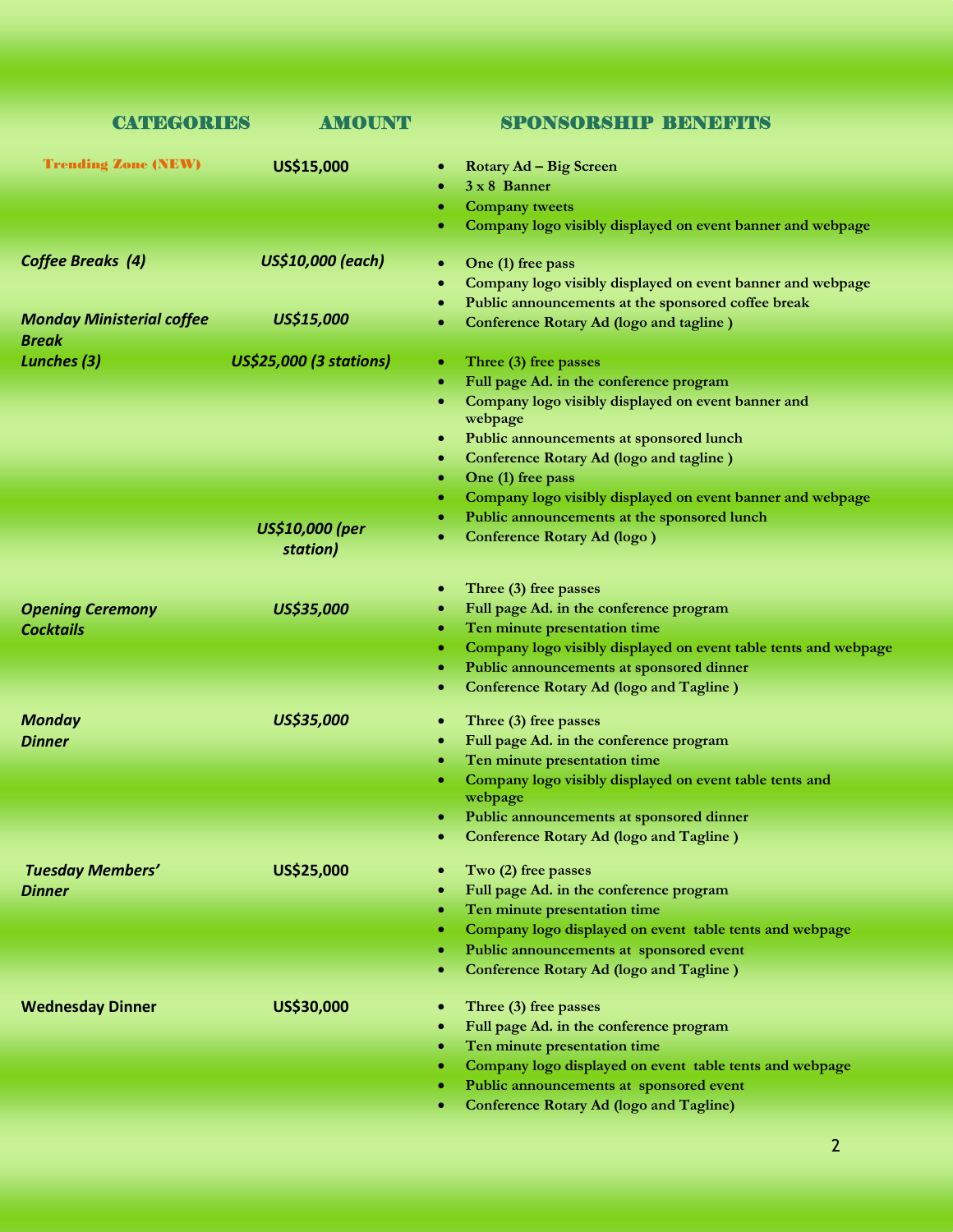| <b>CATEGORIES</b>                                                                                                    | <b>AMOUNT</b>     | <b>SPONSORSHIP BENEFITS</b>                                                                                                                                                                                     |
|----------------------------------------------------------------------------------------------------------------------|-------------------|-----------------------------------------------------------------------------------------------------------------------------------------------------------------------------------------------------------------|
| <b>Conference Bags*</b>                                                                                              | US\$15,000        | Two (2) free passes<br>$\bullet$<br>Sponsor's logo will be placed on bag (All delegates will receive a<br>bag)<br>Company logo displayed on event banner and webpage<br>٠<br><b>Conference Rotary Ad (logo)</b> |
| T- Shirts*                                                                                                           | US\$15,000        | Two (2) free passes<br>Logo on polo shirts (to be worn by all delegates)<br>۰<br>Company logo displayed on event banner and<br>۰<br>webpage<br><b>Conference Rotary Ad (logo)</b>                               |
| <b>Breakfast Meetings (2)</b><br>1. Ministerial Breakfast<br><b>Meeting</b><br><b>Women &amp; Girls in ICT</b><br>2. | US\$10,000 (each) | One (1) free pass<br>$\bullet$<br>Company logo visibly displayed on event banner and webpage<br>10 minute presentation at respective sponsored breakfast<br>meeting<br><b>Conference Rotary Ad (logo)</b>       |
| <b>Conference Program *</b>                                                                                          | US\$10,000        | One (1) free pass<br>$\bullet$<br>Full page color Ad. in back cover of conference program<br>Company logo displayed on event banner and webpage<br><b>Conference Rotary Ad (logo)</b><br>٠                      |
| <b>Cancion Magazine*</b>                                                                                             | US\$10,000        | One (1) free pass<br>۰<br>Full page color Ad. in conference edition of Cancion Magazine<br>٠<br>Company logo displayed on event banner and<br>۰<br>webpage<br><b>Conference Rotary Ad (logo)</b><br>۰           |
| <b>Annual Directory*</b>                                                                                             | US\$10,000        | One (1) free pass<br>• Full page color Ad. in annual directory<br>Company logo displayed on event banner and webpage                                                                                            |
| <b>Lanyards</b>                                                                                                      | US\$5,000         |                                                                                                                                                                                                                 |
| <b>Flash drives</b>                                                                                                  | US\$5,000         | Company logo on item and logo visibly displayed on event<br>banner and webpage<br><b>Conference Rotary Ad (logo)</b>                                                                                            |
| <b>Wrist Bands*</b>                                                                                                  | US\$5,000         |                                                                                                                                                                                                                 |

**NB: Items marked with an \* (asterisk) are time sensitive and must be sponsored before a certain timeframe (TBD) to facilitate shipping and sposorship commitments**